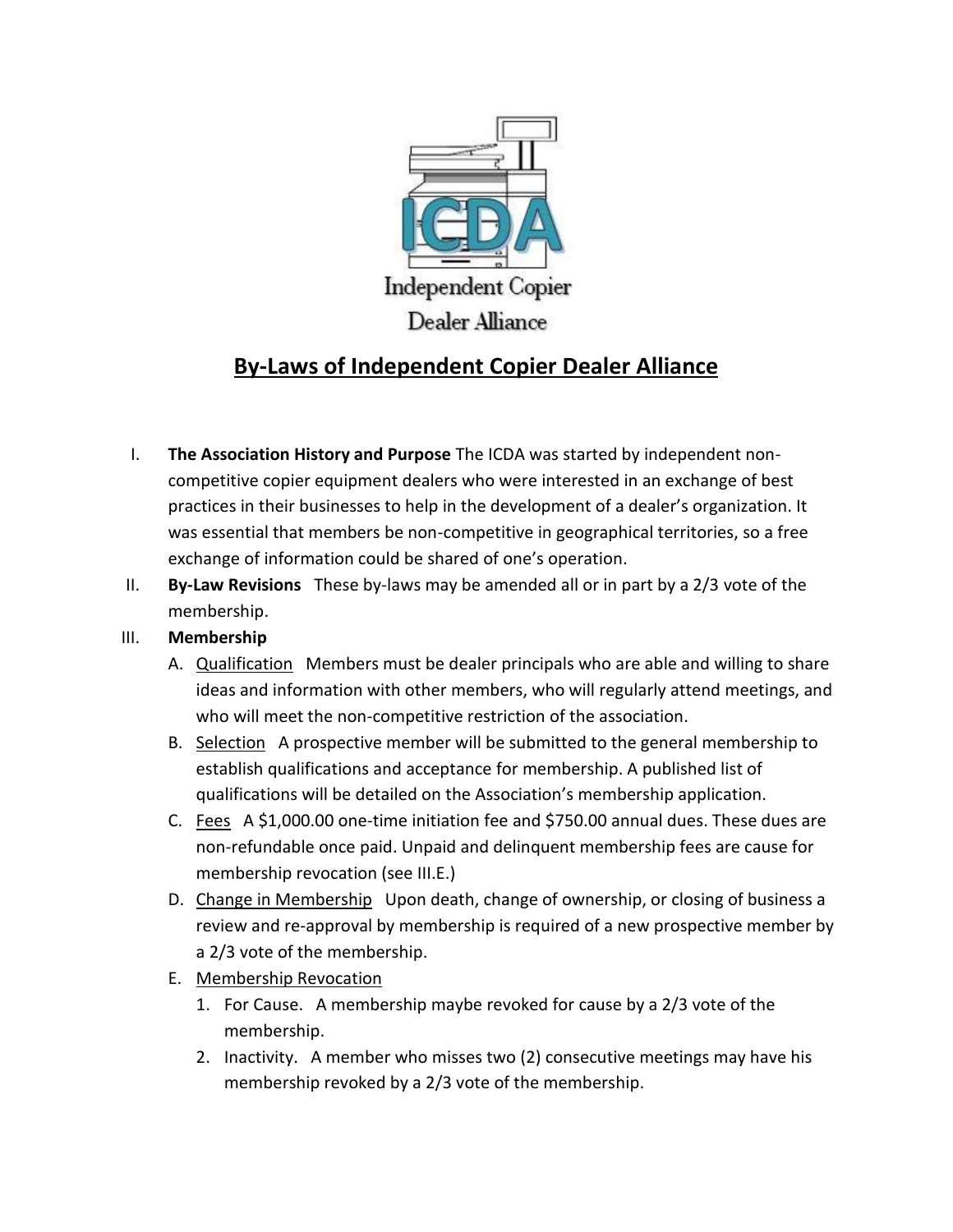F. Limited Size The Association is limited to twenty-five (25) dealerships and two (2) members from each dealership. All member dealerships must be from different marketing areas as the Association requires confidentiality, close personal relationships and the ability to discuss each organization's confidential best practices.

# IV. **Honorary Membership**

Honorary members are given such status by majority vote of the membership. Such members are invited to attend meetings but are not required to pay membership dues. Removal of honorary membership status requires a majority vote of the membership.

# V. **Voting**

Although each member dealership may have two member representatives in the Association, each dealership will be granted only one vote in all matters requiring a membership vote.

# VI. **Executive Structure**

- A. Officers
	- 1. President is responsible for (1) presiding over general meetings, and (2) planning agenda for general meetings. The term is Two (2) years.
	- 2. Vice President is responsible for (1) recruiting speakers and helping plan the agenda for general meetings with the President, (2) backing up the President, performing special assignments and preparing for succession to Presidency. The term is two (2) years.
	- 3. Treasurer is responsible for maintaining financials, maintaining the Association checking account, sending out and collecting annual dues, paying all expenses and completing an annual income and expense report. The Treasurer will serve a permanent term so as to establish continuity with banking and accounting arrangements. When a treasurer resigns the post, the successive treasurer's term will also be permanent.
	- 4. Secretary is responsible for maintaining all records, minutes and communications with members. Also, for maintaining legal status and new member applications and status. The term is for two years.

## B. Election Process

- 1. Nominations will be taken from the floor and made by members
- 2. Officers will be elected by a majority vote of the membership
- 3. The current President will conduct the election

## VII. **Meetings**

A. Location and Date Meetings are held two (2) times per year at locations, dates and times to be determined by membership.